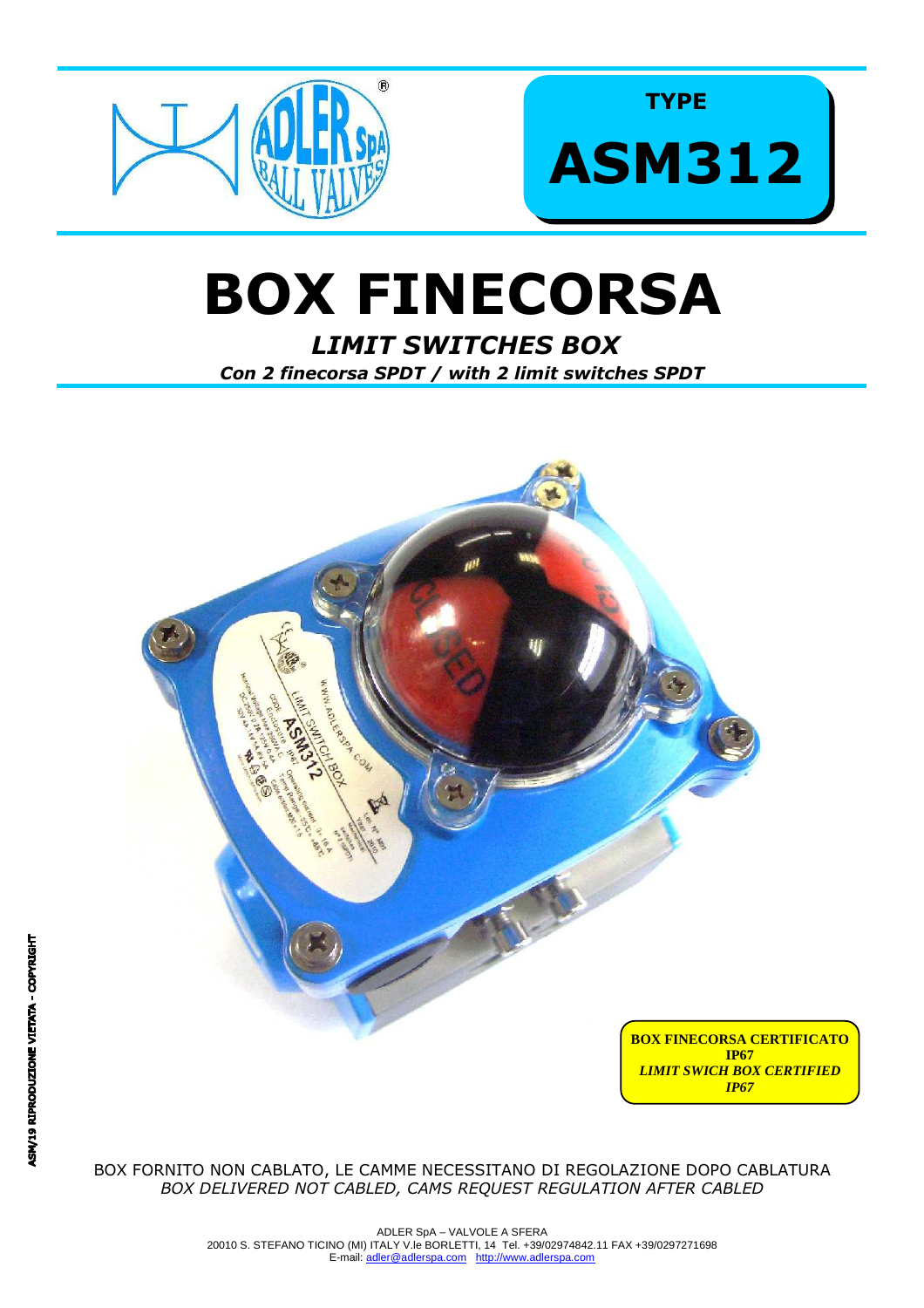

## **TYPE ASM312**







Il box indicatore ha la caratteristica di potersi adattare in altezza rispetto al piano superiore dell'attuatore.

E' utilizzabile con pignoni sporgenti 20 (NAMUR 20) e 30 mm (NAMUR 30) data la possibilità di regolazione ad intervalli fissi, ottenibile cambiando posizione alle vite di fissaggio delle staffe di supporto al corpo del box.

E' possibile inoltre adattare il box alle due diverse forature previste dalla norma NAMUR per il fissaggio del box – corpo attuatore, ossia 30x80mm e 30x130mm con la semplice inversione della staffa.

La morsettiera inclinata facilita il collegamento dei fili elettrici al box.

*The limit switch box is featured with an height adjustment relative to the actuators top surface.* 

*It is usable with pinion protruding 20 (NAMUR 20) or 30mm (NAMUR 30) given the adjustability at fixed ranges, easily available changing the position of the fixing bolts between the bracket and the box housing.* 

*The limit switch box is also adjustable to the different drilling provided from the NAMUR normative for the box-actuator assembly, that is 30x80mm or 30x130mm, with the bracket inversion.* 

*The angulations of the terminal strip make easier the wire connections to the box.* 



E-mail: adler@adlerspa.com http://www.adlerspa.com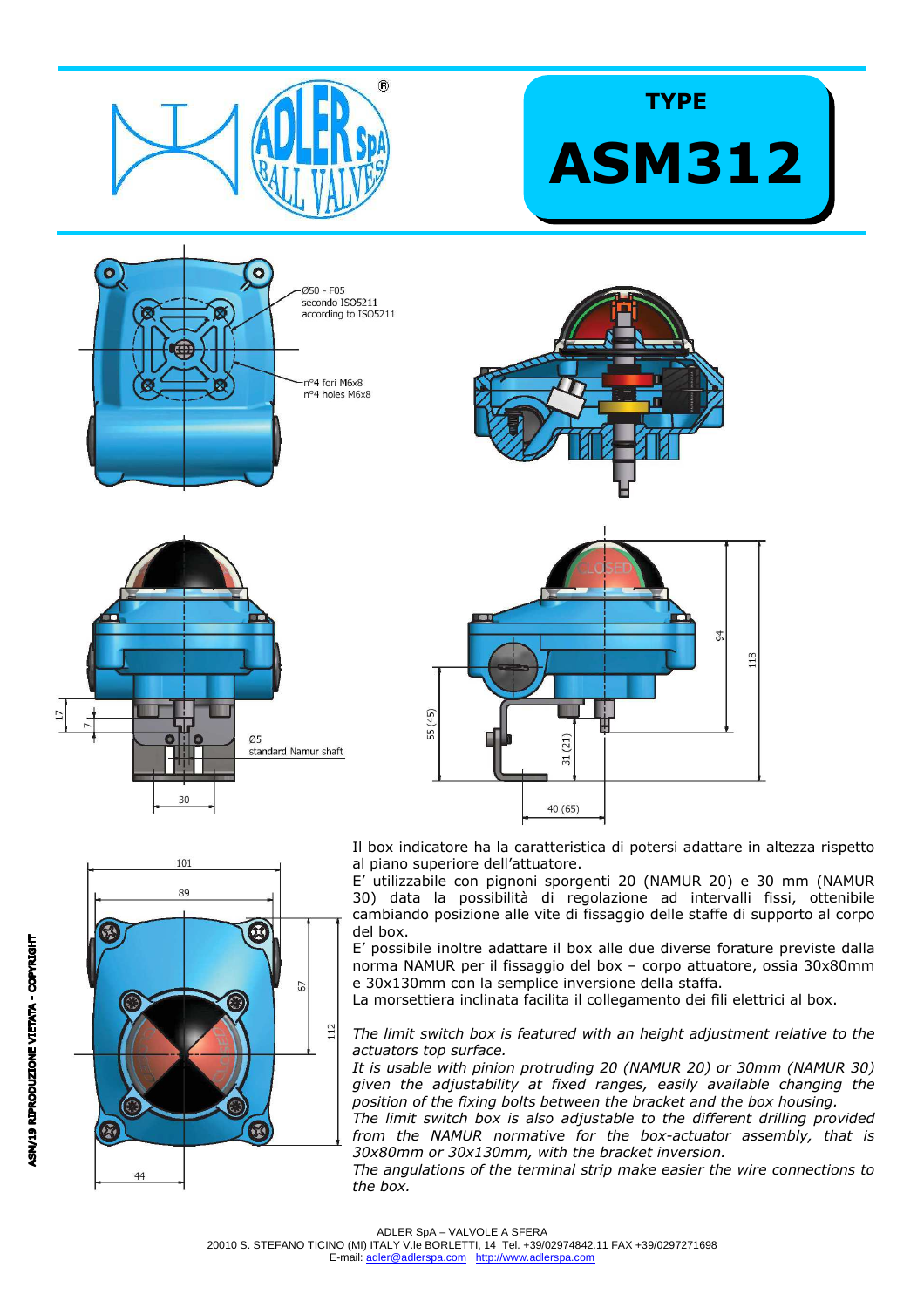

| N° | Q.ty           | <b>Descrizione</b><br><b>Description</b>                         | <b>Materiale</b><br><b>Material</b>                 |
|----|----------------|------------------------------------------------------------------|-----------------------------------------------------|
| 01 | $\mathbf{1}$   | Anello elastico Seeger Ø 8<br>Retaining Ring, Ø 8                | 1.2510 - 100MnCrW4                                  |
| 02 | 1              | Scatola Box<br><b>Box Body</b>                                   | Alluminio pressofuso<br><b>DieCasting Aluminium</b> |
| 03 | $\overline{2}$ | O-Ring Stelo, Ø6,75 x 1,78<br>Shaft O-Ring, Ø6,75 x 1,78         | NBR 70 Shore A<br>NBR 70 Shore A                    |
| 05 | 1              | O-Ring tappo filettato<br>Threaded plug O-Ring                   | NBR 70 Shore A<br>NBR 70 Shore A                    |
| 06 | 1              | Tappo filettato<br><b>Threaded Plug</b>                          | PP giallo<br>Yellow PP                              |
| 07 | $\overline{2}$ | Distanziale<br>Spacer                                            | <b>ABS</b><br>ABS                                   |
| 08 | 1              | Micro-Switch<br>Micro-switch                                     | $\overline{ }$<br>١                                 |
| 09 | $\overline{2}$ | Vite TCCC M2,5 x 25<br>Bolt TCCC M2,5 x 25                       | Acciaio Inox A2<br><b>A2 Stainless Steel</b>        |
| 11 | 1              | Rondella M4<br>M4 Washer                                         | Acciaio Inox A2<br>A2 Stainless Steel               |
| 12 | 1              | Vite TSPC M4 x 10 (Terra)<br>Bolt TSPC M4 x 10 (Ground)          | Acciaio Inox A2<br>A2 Stainless Steel               |
| 13 | 1              | Morsettiera Multipla a 8 vie<br>8 Ways Multipoint Terminal Strip | PA 6,6 30% GFR +<br>TBBPA (flame retarder)          |
| 14 | $\overline{2}$ | Vite TCCC M2,5 x 12<br>Bolt TCCC M2,5 x 12                       | Acciaio Inox A2<br><b>A2 Stainless Steel</b>        |
| 15 | 1              | Perno<br>Shaft                                                   | Acciaio Inox AISI420<br>AISI420 Stainless Steel     |
| 16 | 2              | Boccola rotazione camme<br>Rotational cams bushing               | <b>ABS</b><br>ABS                                   |
| 17 | 1              | Camma inferiore<br><b>Bottom Cam</b>                             | <b>ABS</b><br>ABS                                   |
| 18 | 1              | Molla fissaggio camme<br>Cam fixing spring                       | Acciaio Inox AISI302<br>AISI302 Stainless Steel     |
| 19 | 1              | Camma superiore<br>Top Cam                                       | ABS<br>ABS                                          |
| 20 | $\overline{2}$ | Perno di fissaggio boccola<br>Cam bushing pin                    | Bronzo<br>Bronze                                    |
| 21 | 1              | Guarnizione coperchio<br>Cover O-Ring                            | NBR 70 Shore A<br>NBR 70 Shore A                    |
| 22 | 1              | Coperchio Box<br><b>Box Cover</b>                                | Alluminio pressofuso<br><b>DieCasting Aluminium</b> |
| 23 | 4              | Rondella M5<br>M5 Washer                                         | Acciaio Inox A2<br>A2 Stainless Steel               |
| 24 | 4              | Vite TCCC M5 x 25<br>Bolt TCCC M5 x 25                           | Acciaio Inox A2<br>A2 Stainless Steel               |
| 25 | 1              | Indicatore interno<br>Inner indicator                            | <b>ABS</b><br>ABS                                   |
| 26 | 1              | O-ring Cupola indicatore<br>O-ring Indicator Dome                | NBR 70 Shore A<br>NBR 70 Shore A                    |
| 27 | 1              | Indicatore esterno<br>Outer indicator                            | Policarbonato<br>Polycarbonate                      |
| 28 | 4              | Vite TSPC M4 x 10<br>Bolt TSPC M4 x 10                           | Acciaio Inox A2<br>A2 Stainless Steel               |

## $\left( \frac{2}{3} \right)$  $\widehat{27}$  $\left( 26\right)$  $\widehat{25}$  $\left(24\right)$  $\bullet$  $\overline{23}$  $\boxed{22}$  $\left( \frac{21}{21} \right)$  $\left(19\right)$ <sup>18</sup>  $\overline{17}$  $16$  $\bigcirc$  $\circ$  $\widehat{\mathbb{C}}$  $\odot$  $\frac{15}{15}$  $\left(14\right)$  $\widehat{6}$  $\left($ 13  $\left(12\right)$  $\binom{5}{5}$  $\left(11\right)$  $\overline{c}$ T)

**TYPE**

**ASM312**

#### ADLER SpA – VALVOLE A SFERA 20010 S. STEFANO TICINO (MI) ITALY V.le BORLETTI, 14 Tel. +39/02974842.11 FAX +39/0297271698 E-mail: adler@adlerspa.com http://www.adlerspa.com